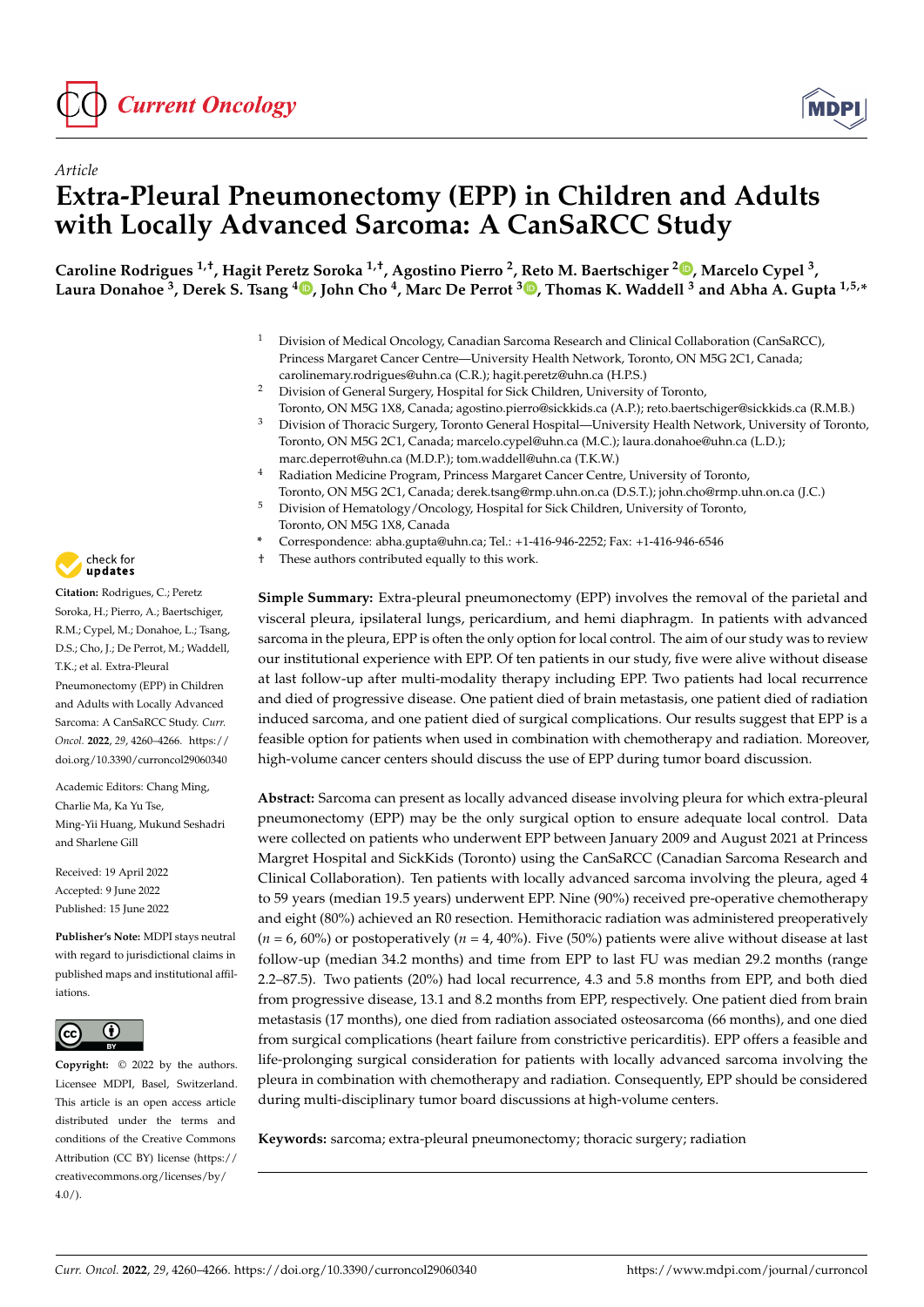# **1. Introduction**

Sarcoma is a rare cancer of the soft tissue or bone, and while over 70 subtypes have been identified, sarcomas comprise approximately 2% of adult cancers [\[1\]](#page-6-0). Among children, soft tissue sarcoma represents approximately 7% of all childhood malignancies [\[2\]](#page-6-1). Sarcoma can present as a locally advanced disease involving pleura where extra-pleural pneumonectomy (EPP) is often the surgical option of choice to maximize local control for both pediatric and adult patients [\[3](#page-6-2)[,4\]](#page-6-3). The EPP procedure involves removal of the parietal and visceral pleura, ipsilateral lung, pericardium, and hemidiaphragm [\[3\]](#page-6-2). EPP was first described in 1949 as a procedure used in patients with pulmonary tuberculosis [\[5\]](#page-6-4). Over the years, it has also been used for mesothelioma, lung cancer, thymoma, primary sarcoma, and pleuro-pulmonary metastasis from extra thoracic malignancies [\[3](#page-6-2)[,5–](#page-6-4)[7\]](#page-6-5).

Currently, the EPP procedure is most often a part of a multimodal therapeutic approach [\[3\]](#page-6-2) in conjunction with chemotherapy and/or radiation therapy (RT) and can offer patients long-term control [\[7\]](#page-6-5). The primary objective of this study is to report our EPP experience in the treatment of pediatric and adult patients with locally advanced sarcoma as well as add to the existing body of literature around EPP as part of the multimodal treatment plan in individuals with advanced sarcoma involving the pleura.

#### **2. Materials and Methods**

#### *2.1. Data Collection, Ethics and Analysis*

Data were retrospectively collected on ten consented patients who underwent EPP between 1 January 2009 and 1 August 2021, at University Health Network (Toronto General Hospital/Princess Margret Hospital and the Hospital for Sick Children in Toronto). Data were collected with approval of Institutional Review Boards. Patient demographics, treatment, and outcome details, including surgical details and complications, were extracted from the CanSaRCC (Canadian Sarcoma Research and Clinical Collaboration) prospective database. Recurrence was defined as relapse or metastatic progression of the patient. If disease was defined as recurrent distant disease, patients were characterized as having sarcoma in the pleura, distant from their primary tumor site. The median and interquartile range was used to summarize continuous variables. Frequencies and proportions were used for categorical characteristics.

#### *2.2. Study Population*

All patients were diagnosed with advanced sarcoma involving the pleura defined as direct pleural invasion. Patients were considered for EPP if there was lack of extra-thoracic disease, lack of contralateral disease, and adequate performance status to be able to tolerate an EPP. All consecutive patients who underwent EPP for sarcoma are included in this review. For all patients, the EPP procedure was part of a multimodal therapeutic approach in conjunction with chemotherapy and/or radiation therapy (RT). The indication for EPP as local therapy was discussed in a multidisciplinary tumor board attended by surgery, radiation, and medical oncology, radiology, and pathology.

Patients were treated with multi-modality therapy including chemotherapy that was histology specific and always doxorubicin-based. Hemithoracic radiotherapy (RT) planning for patients was done using an intensity modulated RT (IMRT) or volumetric arc therapy (VMAT) technique, using Pinnacle (Philips, Amsterdam, The Netherlands) or RayStation (RaySearch Laboratories, Stockholm, Sweden). All patients were treated using photon RT. EPP was performed by experienced surgical oncologists (AP, RB, MC, MD, TW, LD).

# **3. Results**

# *3.1. Demographics*

Ten sarcoma patients diagnosed with locally advanced disease involving the pleura and treated with EPP, between the ages of 4 and 59 years (median 19.5 years), were identified (Table [1\)](#page-2-0). Diagnoses for each patient is listed in Table [1.](#page-2-0) Five (50%) patients had traditionally chemo-sensitive histologies including rhabdomyosarcoma (RMS), Ewing sarcoma (EWS),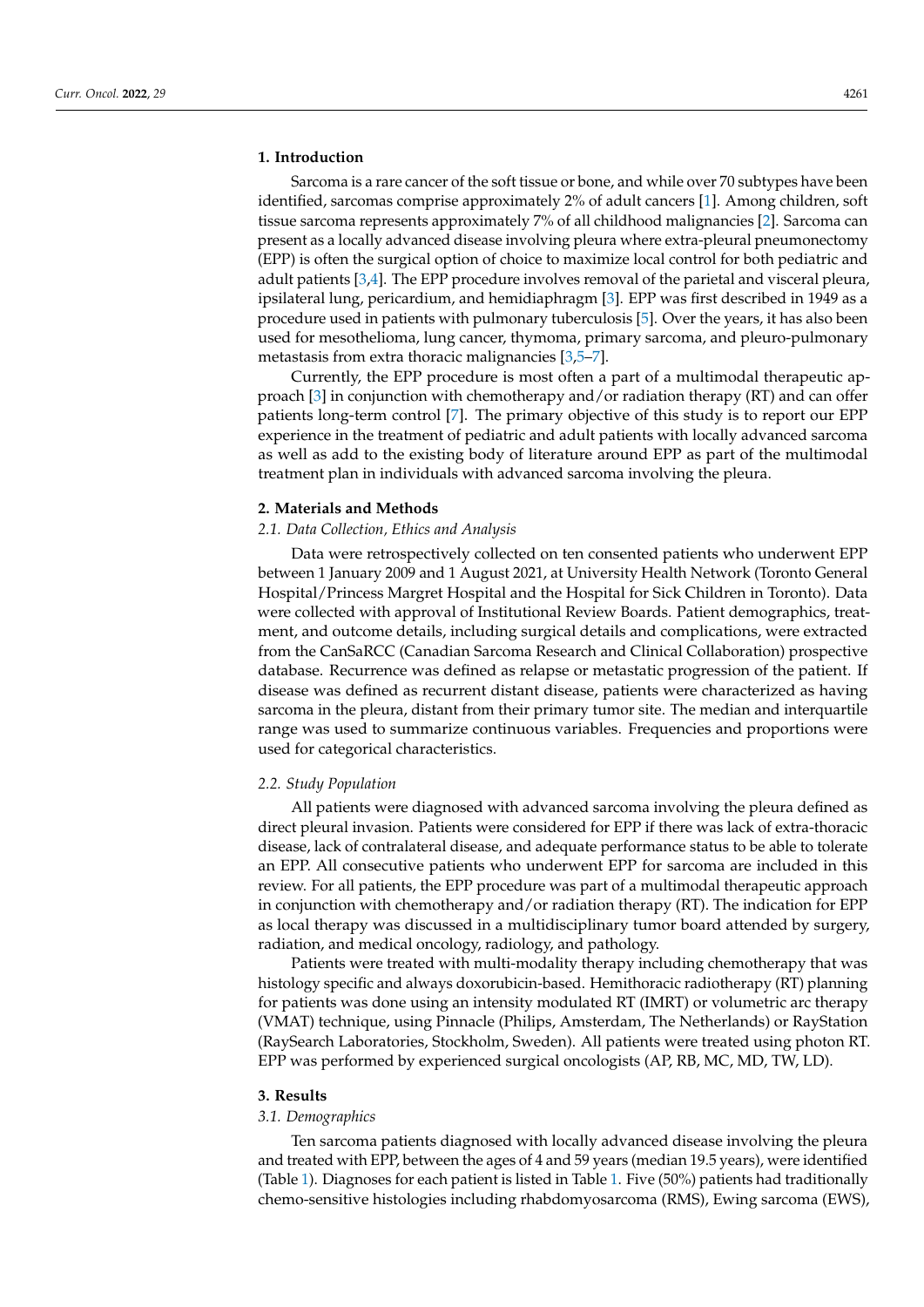<span id="page-2-0"></span>and pleuropulmonary blastoma (PPB). The other patients had undifferentiated pleomorphic sarcoma (UPS), synovial sarcoma (SS), adenosarcoma, and low-grade fibromyxoid sarcoma. Six patients were receiving EPP for primary disease and four for a metastatic relapse distant from their primary disease.

|                                        | <b>Table 1.</b> Diagnosis and outcome of patients who underwent EPP. |                                               |                                                                               |                       |  |  |
|----------------------------------------|----------------------------------------------------------------------|-----------------------------------------------|-------------------------------------------------------------------------------|-----------------------|--|--|
| Age at Diagnosis<br>of Pleural Disease | <b>Diagnosis</b>                                                     | <b>Type of Disease,</b><br>$\mathbf{DE1}$ (m) | Time from EPP<br>$\mathbf{A} \in \mathbf{I}$ as $\mathbf{E} \mathbf{I}$ $(m)$ | <b>Status at Last</b> |  |  |

| Patient        | Age at Diagnosis<br>of Pleural Disease<br>(Years) | Diagnosis                           | Type of Disease,<br>DF1(m)                        | Time from EPP<br>to Last FU (m) | <b>Status at Last</b><br><b>FU</b>          | Resection<br><b>Margins</b>                                                        |
|----------------|---------------------------------------------------|-------------------------------------|---------------------------------------------------|---------------------------------|---------------------------------------------|------------------------------------------------------------------------------------|
| $\mathbf{1}$   | 22                                                | <b>RMS</b>                          | Primary                                           | 17.0                            | Deceased<br>(brain mets)                    | R1<br>Multiple<br>resection<br>margins<br>positive<br>(diaphragm,<br>pericardium). |
| $\overline{2}$ | 59                                                | $\ensuremath{\mathrm{UPS}}$         | Recurrent distant<br>disease<br>$(DFI = 27.7 m)$  | 13.1                            | Deceased:<br>(recurrent<br>pleural disease) | R <sub>0</sub>                                                                     |
| 3              | 18                                                | Adenosarcoma                        | Recurrent distant<br>disease<br>$(DFI = 40.6 m)$  | 87.5                            | <b>ANED</b>                                 | R <sub>0</sub>                                                                     |
| 4              | 19                                                | SS                                  | Primary                                           | 8.2                             | Deceased<br>(recurrent<br>pleural disease)  | R1: Focal<br>positive margin<br>at pericardium                                     |
| 5              | 13                                                | <b>EWS</b>                          | Primary                                           | 66                              | Deceased<br>(RAS)                           | R0                                                                                 |
| 6              | 4                                                 | <b>RMS</b>                          | Recurrent distant<br>disease<br>$(DFI = 40.3 m)$  | 29.2                            | <b>ANED</b>                                 | R <sub>0</sub>                                                                     |
| 7              | $\overline{4}$                                    | PPB                                 | Primary                                           | 31.2                            | <b>ANED</b>                                 | R <sub>0</sub>                                                                     |
| 8              | 29                                                | EWS                                 | Recurrent distant<br>disease<br>$(DFI = 188.6 m)$ | 2.2                             | <b>ANED</b>                                 | R <sub>0</sub>                                                                     |
| 9              | 36                                                | SS                                  | Primary                                           | 7                               | Deceased<br>(heart failure)                 | R0                                                                                 |
| 10             | 20                                                | Low grade<br>fibromyxoid<br>sarcoma | Primary                                           | 6.4                             | <b>ANED</b>                                 | R <sub>0</sub>                                                                     |

 $DFI = Discase$  free interval (time between initial diagnosis of cancer and relapse); m = months; RMS = rhabdomyosarcoma; UPS = undifferentiated pleomorphic sarcoma; SS = synovial sarcoma; EWS = Ewing sarcoma; PPB = pleuropulmonary blastoma; RAS = radiation-associated sarcoma.

#### *3.2. Surgical Details*

EPP was performed by experienced surgical oncologists (AP, RB, MC, MD, TW, LD). Patient 9 (Table [1\)](#page-2-0) developed bleeding that required ICU admission. This patient's bleeding stopped after blood transfusions alone without the need for further surgery. The patient's recovery was further complicated by constrictive pericarditis from the pericardial patch causing fatal heart failure 7 months after EPP. Patient 10 had post-operative complications that involved a post-pneumonectomy space empyema that necessitated out of her wound.

Eight patients had negative (R0) margins, and two patients had positive margins (R1/2) (Table [1\)](#page-2-0). Patient 1 had R1 positive margins in the anterior, posterior, and lateral diaphragm as well as gross disease in the pericardium. The second patient with positive margins, Patient 4, had microscopic positive margins in the pericardium only.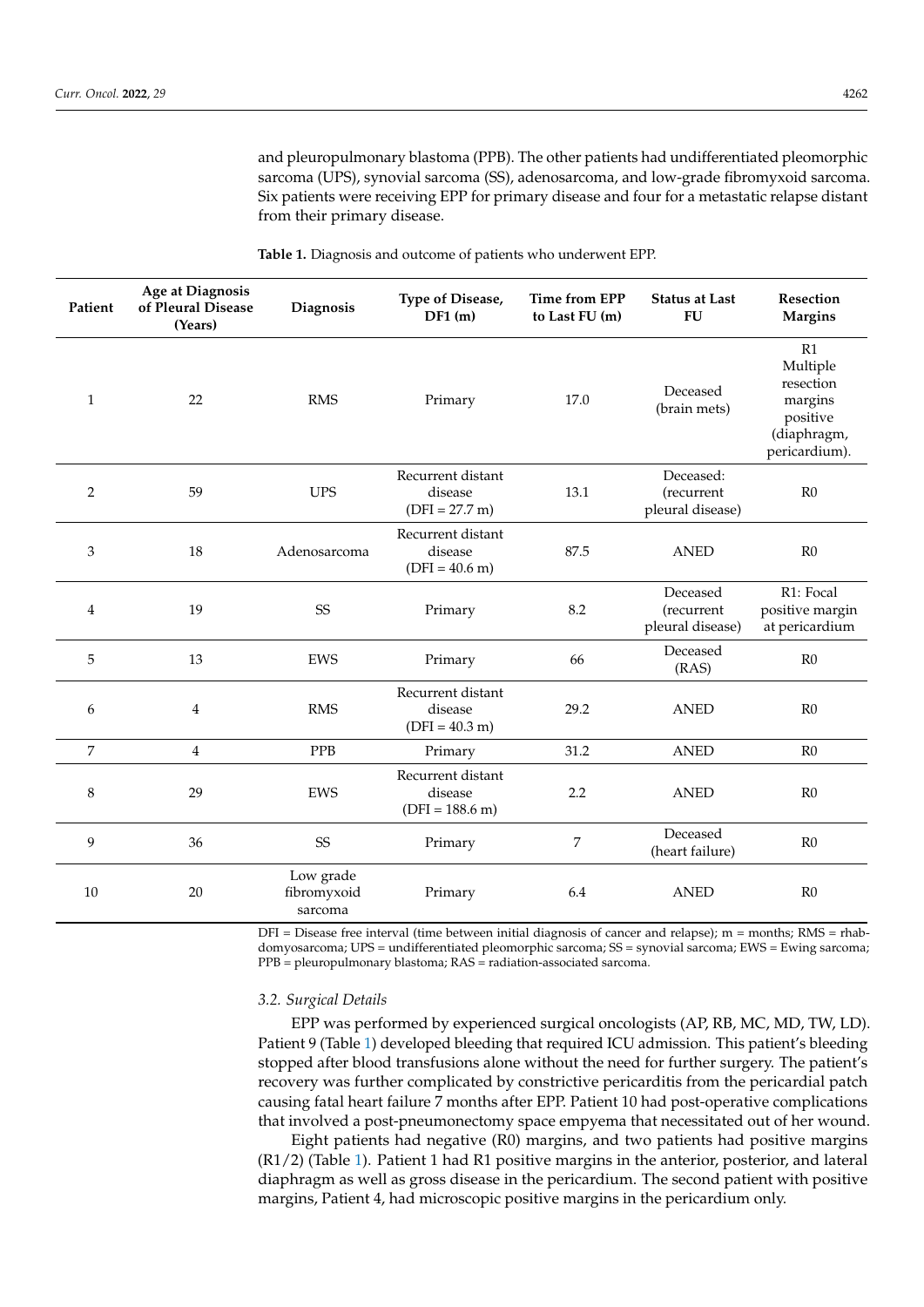Nodal status was reported in five of ten patients and was negative. In the other five, nodal status was not mentioned in surgical pathology reports or imaging.

#### *3.3. Adjunctive Therapies*

For all cases, EPP was used as part of a multimodal therapeutic response in conjunction with chemotherapy and/or radiation therapy (RT). Nine patients received preoperative chemotherapy. The patient with a low-grade fibromyxoid sarcoma did not receive chemotherapy because of low grade histology. Eight out of nine (89%) had a partial response whereas one patient (Patient 9) had a mixed response (the patient had some areas of tumor that responded, and others that grew). Chemotherapy regimens included: vincristine/doxorubicin/cyclophosphamide alternating with ifosfamide/etoposide (*n* = 2), doxorubicin/ifosfamide  $(n = 4)$ , vincristine/doxorubicin/ifosfamide/etoposide  $(n = 1)$ , vincristine/doxorubicin/ifosfamide/actinomycin (*n* = 1), ifosfamide/etoposide (*n* = 1) (Table [2\)](#page-3-0).

> <span id="page-3-0"></span>Table 2. Chemotherapy and radiation (RT) of patients. margins, Patient 4, had microscopic positive margins in the pericardium only.

| Patient | Pre-Op<br>Chemotherapy          | RT<br>[Dose (Gy), Fraction] | Time to EPP from Diagnosis of<br><b>Pleural Disease</b><br>(Months) | Time from RT to EPP<br>(Months) |
|---------|---------------------------------|-----------------------------|---------------------------------------------------------------------|---------------------------------|
|         | VDC/IE                          | Post $Op(60, 25)$           | 5.5                                                                 | 2.3                             |
|         | Dox/Ifos                        | Pre-Op (39, 3)              | 8.8                                                                 | 0.4                             |
| 3       | Dox/Ifos                        | Pre-Op $(30, 5)$            | 6.9                                                                 | 0.3                             |
| 4       | Dox/Ifos                        | Pre-Op $(30, 5)$            | 9.7                                                                 | 0.3                             |
| 5       | VDC/IE                          | Post Op (50.4, 28)          | 4.7                                                                 | 0.4                             |
| 6       | <b>VIDE</b>                     | Pre-Op (45, Unk)            | 5.0                                                                 | $1.0\,$                         |
| 7       | IVAD $\times$ 4, IVA $\times$ 2 | Post Op (25, 45)            | 7.0                                                                 | 1.5                             |
| 8       | IE                              | Pre-Op $(30, 5)$            | 10.4                                                                | 0.4                             |
| 9       | Dox/Ifos                        | Pre-Op $(30, 5)$            | 5.6                                                                 | 0.3                             |
| 10      |                                 | Post Op (50, 25)            | 1.6                                                                 | 1.5                             |

In addition, all ten patients received RT, six of which occurred within 2 weeks of EPP. Among these six patients, five received pre-operative RT as a short course high dose hypofractionated regimen (Figure 1) and one received post-operative RT (Table [2,](#page-3-0) Figure 1). Of t[he](#page-3-1) remaining four patients, one received postoperative RT approximately 2.3 months after EPP, one received pre-operative RT approximately 1 month prior to EPP, and two patients received postoperative RT approximately 1.5 months after EPP. and two patients received postoperative RT approximately 1.5 months after EPP.

<span id="page-3-1"></span>

Figure 1. High-resolution images of the radiotherapy plans of one representative patient that received ceived preoperative RT and one representative patient that received postoperative RT. (**A**) High-preoperative RT and one representative patient that received postoperative RT. (**A**) High-resolution images of Patient 4 who received pre-operative hemithorax RT for synovial sarcoma. A simultaneous integrated boost plan was created;  $25 \text{ Cy}$  in 5 fractions was prescribed to the entire pleural space (in integrated boost plan was created; 25 Gy in 5 fractions was prescribed to the entire pleural space (in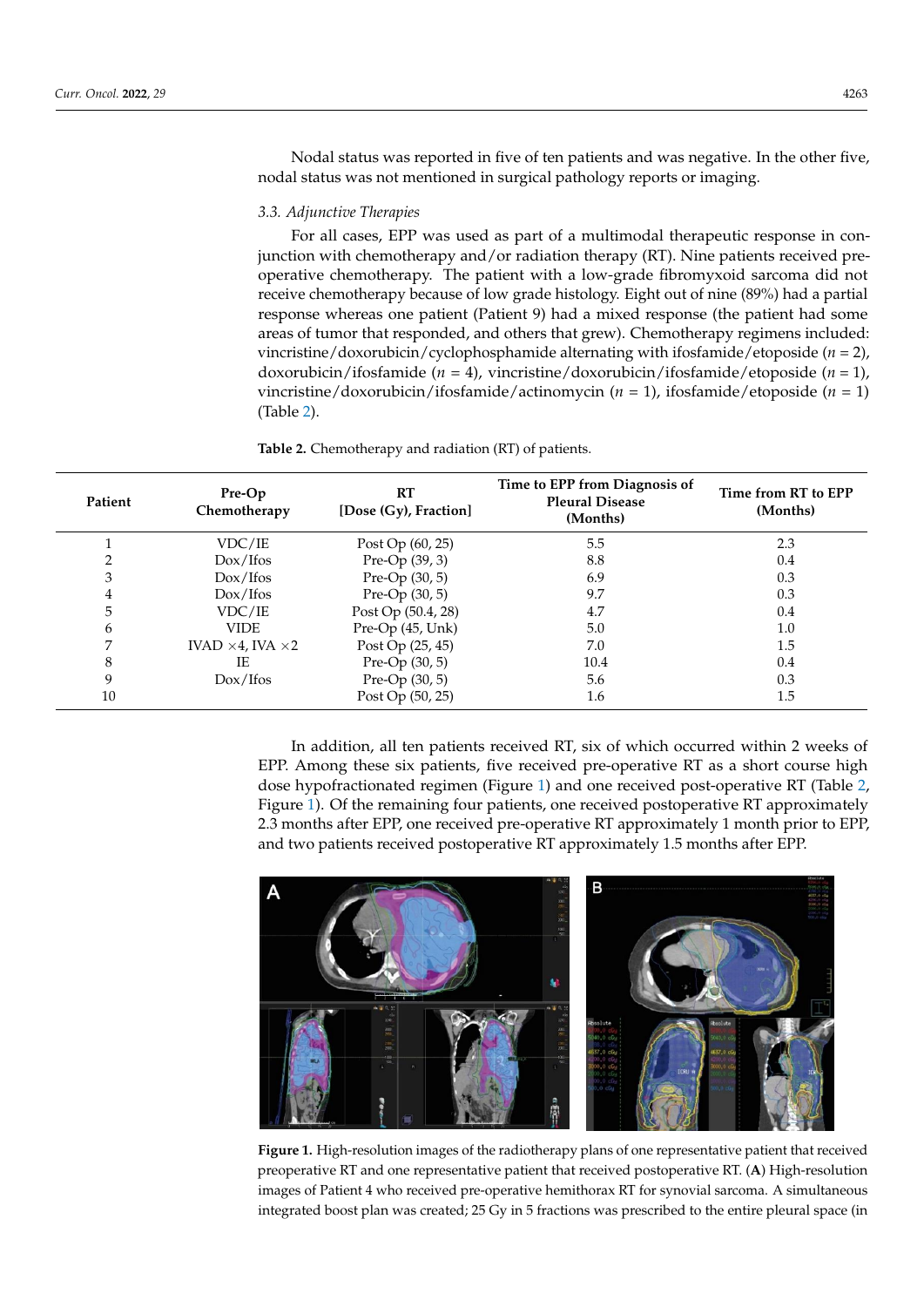magenta colorwash), while a dose of 30 Gy in 5 fractions was prescribed to the gross tumor (in blue colorwash). The thin colored lines represent regions receiving at least the dose noted in the legend; for example, the thick magenta line represents regions receiving at least 28.5 Gy, while the thick

light blue line represents regions receiving at least 23 Gy. Please note the RT plan minimizes dose to the contralateral right lung. (**B**) High-resolution images of Patient 5 who received post-operative hemithorax RT for Ewing sarcoma. The planned dose was 50.4 Gy in 28 fractions to the entire pleural space (in blue colorwash). The thin colored lines represent regions receiving at least the dose noted in the legend. Similar attempts were made to minimize dose to the contralateral lung.

#### *3.4. Outcome*

At median time to last FU from EPP of 15 months (range 2.2 to 87.5), two patients (UPS/R0, SS/R1) had local pleural recurrence 4.3 and 5.8 months from EPP, respectively. Both died from progressive disease 13.1 and 8.2 months from EPP, respectively. The remaining eight patients did not have local recurrence at last FU. Among these eight patients, five (50%) patients were alive without disease at last follow-up (median 34.2 months) and time from EPP to last FU was median 29.2 months (range 2.2–87.5). One patient died from brain metastasis 17 months from EPP, one died from RT-associated sarcoma 66 months from EPP, and one died from heart failure secondary to a post-surgical complication of constrictive pericarditis 7 months from EPP.

# **4. Discussion**

EPP is a rare procedure primarily used to treat patients with mesothelioma [\[3,](#page-6-2)[8\]](#page-6-6). In 1976, Butchart and colleagues first used the EPP surgical approach on patients with malignant pleural mesothelioma (MPM) [\[6\]](#page-6-7). Conclusions of this paper suggested that EPP could be considered an appropriate approach for cases with stage I pure epithelial type [\[6\]](#page-6-7). In 2011, Treasure and colleagues studied EPP as a treatment option for patients with mesothelioma. Their MARS (Mesothelioma and Radical Surgery) trial reported high mortality rates of EPP (compared to no EPP), suggesting EPP did not benefit MPM patients [\[8\]](#page-6-6). However, more recently, our group at Princess Margaret reported better experience with a new approach of Surgery for Mesothelioma After Radiation Therapy (SMART), which consists in the delivery of a short course of hemithoracic radiation with 25–30 Gy followed by EPP the following week. This approach was performed with a 30-day mortality of 1% and achieved a disease-free survival of nearly 4 years in epithelioid node negative mesothelioma [\[9\]](#page-6-8). Based on this positive experience, we have been exploring this approach in other contexts, such as recurrent thymoma and our sarcoma experience reported here. With respect to the role of EPP for pediatric and adult patients with sarcoma, the literature is limited, dominated by cases of synovial sarcoma [\[4,](#page-6-3)[10](#page-6-9)[–13\]](#page-6-10).

In this smaller series, we noted no 30- or 90-day mortalities. One patient developed a significant empyema and one patient developed fatal pericarditis. However, eight of ten patients underwent surgery with a straightforward post-operative course. Due to the retrospective nature of this review, we were not able to use a prospective standardized scale of reporting peri and postoperative complications. We conclude that surgery is feasible and safe and further exploration of its safety and efficacy is warranted. EPP for sarcoma should only be considered in high-volume centers with excellent results and experience with EPP for other indications.

In this study, both pediatric and adult patients were included. Our results are consistent with the Flores et al., 2006 study and with the Hameury et al., 2021 study, suggesting that EPP is a feasible procedure when used with curative intent in pediatric patients [\[4](#page-6-3)[,14\]](#page-6-11).

There were a variety of histologies included in this series, all of whom received neoadjuvant or adjuvant chemotherapy (except patient with LGFMS) and RT before and/or after EPP. Certainly, EPP alone would be considered insufficient without multi-modality therapy. Patients with RMS, EWS, and PPB are all considered relatively 'chemo-sensitive' sarcoma subtypes. The only patients who experienced local recurrence had an undifferentiated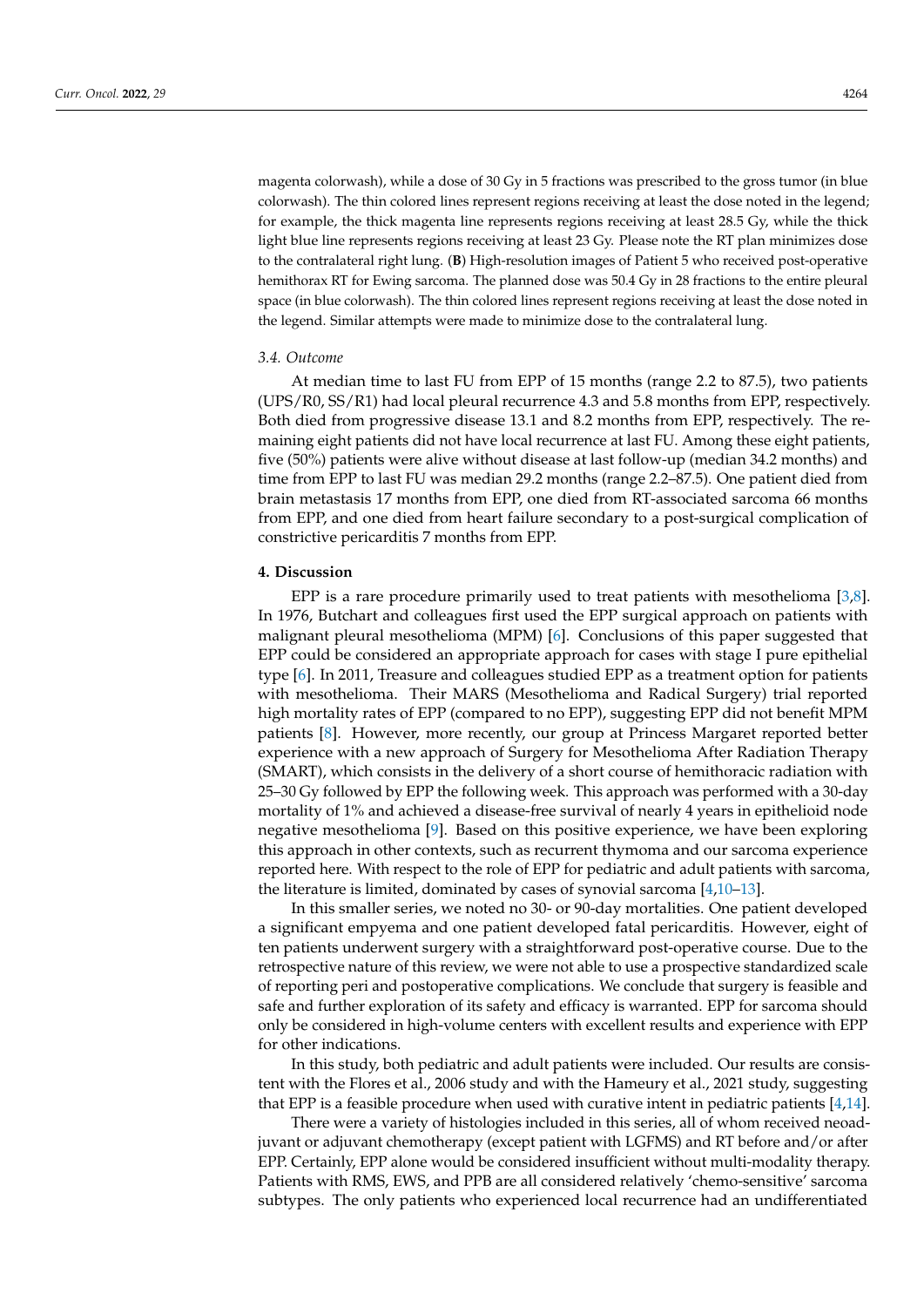pleomorphic sarcoma and synovial sarcoma. These recurrences occurred relatively quickly (<6 months) post-EPP in both patients [\[1,](#page-6-0)[7\]](#page-6-5). Whether this combined approach should be considered for these less chemo-sensitive sarcoma subtypes is uncertain. In this series, the patients with chemo-sensitive subtypes fared better than those with less chemo-sensitive subtypes, however, the total number of patients is small.

All patients were seen at a quarternary care center with surgical expertise in EPP as well as in sarcoma management. All patients were discussed multiple times at multidisciplinary tumor boards that included members from surgery, radiation, medical oncology, pathology, radiology, and nursing. Treatment plans including number of cycles of chemotherapy, timing of RT, and surgery were discussed with careful review of radiology weighing the pros and cons of each step.

The ideal timing of RT remains unknown and patients in this series were treated with both preoperative and postoperative RT. Preoperative RT is preferred when surgical resection is certain, since it minimizes radiotoxicity to abdominal organs rising into the field postoperatively. It has theoretical advantages to target or boost the dose to areas of tumor bulk although both patients with local recurrence had preoperative radiation. We continue to explore its role.

The majority of these patients had pleural involvement as part of their primary disease, but we have also used it on highly selected patients with metastatic disease. Note the very long disease-free interval in these patients prior to consideration of this tri-modality approach. This series is too small to confirm the role of this aggressive tri-modality approach for metastatic/recurrent sarcoma, but we do note that none of these patients has succumbed to new metastases during follow up and our longest surviving patient (F/U 87 months) had recurrent disease as the indication for EPP.

# **5. Conclusions**

In conclusion, EPP in combination with chemotherapy and either pre- or postoperative RT is feasible and appears to be safe in patients with primary or metastatic/recurrent sarcoma. This series is too small to confirm its true efficacy but given that it may be the only alternative when treating patients with advanced sarcoma involving the pleura, we propose to continue this approach and expand to additional patients. These complex and rare cases benefit from multidisciplinary tumor board discussion to ensure proper patient selection and sequencing with other modalities (like chemotherapy and RT). Hopefully, this study will encourage referrals to high-volume centers for patients who have locally advanced sarcoma. Future directives can consider how EPP influences respiratory function post-surgery. Moreover, studies could investigate the nature of chemo-sensitive subtypes of sarcoma compared to other sarcoma subtypes. Future studies will benefit from a longer follow-up period to better assess the long-term implications off EPP in all patients.

**Author Contributions:** Conceptualization, A.P., R.M.B., M.C., L.D., D.S.T., J.C., M.D.P., T.K.W. and A.A.G.; methodology, A.P., R.M.B., M.C., L.D., D.S.T., J.C., M.D.P., T.K.W., H.P.S. and A.A.G.; formal analysis, C.R., H.P.S., M.C. and A.A.G.; data curation, C.R. and H.P.S.; writing—original draft preparation, C.R., H.P.S., A.A.G. and M.C.; writing—review and editing, A.P., R.M.B., M.C., L.D., D.S.T., J.C., M.D.P., T.K.W. and A.A.G.; funding acquisition, H.P.S. and A.A.G. All authors have read and agreed to the published version of the manuscript.

**Funding:** This research received no external funding.

**Institutional Review Board Statement:** The study was conducted in accordance with the Declaration of Helsinki, and approved by the Research Ethics Board of Princess Margaret Cancer Center and Hospital for Sick Children (ethic code.20-6081).

**Informed Consent Statement:** For UHN patients, patient consent was waived for three patients who were deceased and one who was lost to follow up. For Hospital for Sick Children, patient consent was waived as this was a retrospective study.

**Data Availability Statement:** All data can be found in the text.